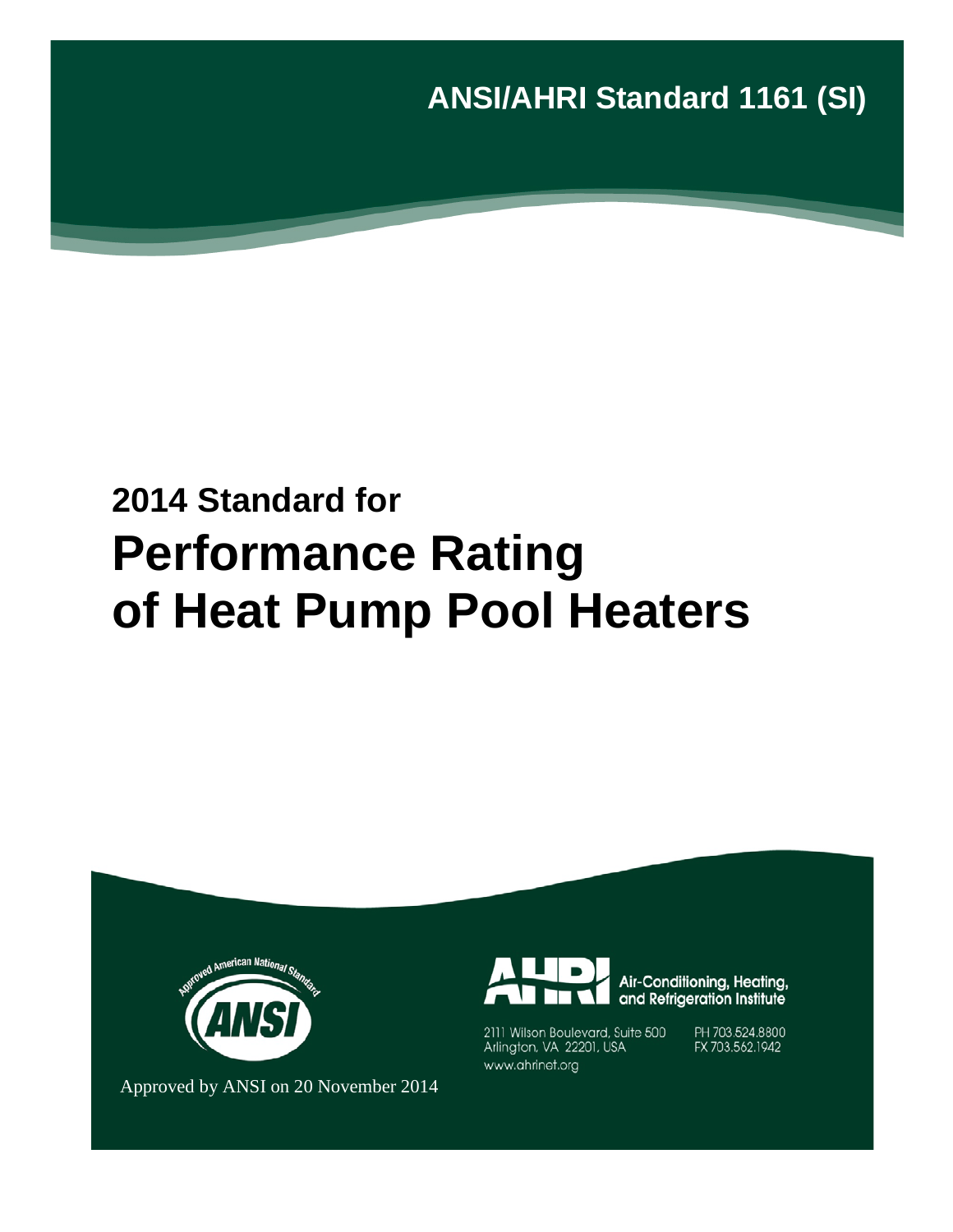# **IMPORTANT**

# *SAFETY DISCLAIMER*

AHRI does not set safety standards and does not certify or guarantee the safety of any products, components or systems designed, tested, rated, installed or operated in accordance with this standard/guideline. It is strongly recommended that products be designed, constructed, assembled, installed and operated in accordance with nationally recognized safety standards and code requirements appropriate for products covered by this standard/guideline.

AHRI uses its best efforts to develop standards/guidelines employing state-of-the-art and accepted industry practices. AHRI does not certify or guarantee that any tests conducted under its standards/guidelines will be nonhazardous or free from risk.

Note:

This standard supersedes ANSI/AHRI Standard 1161-2009 (SI). For I-P ratings, see ANSI/AHRI Standard 1160 (I-P) – 2014.

## **AHRI CERTIFICATION PROGRAM PROVISIONS**

### **Scope of the Certification Program**

There currently is no AHRI certification program for Heat Pump Pool Heaters this Standard.

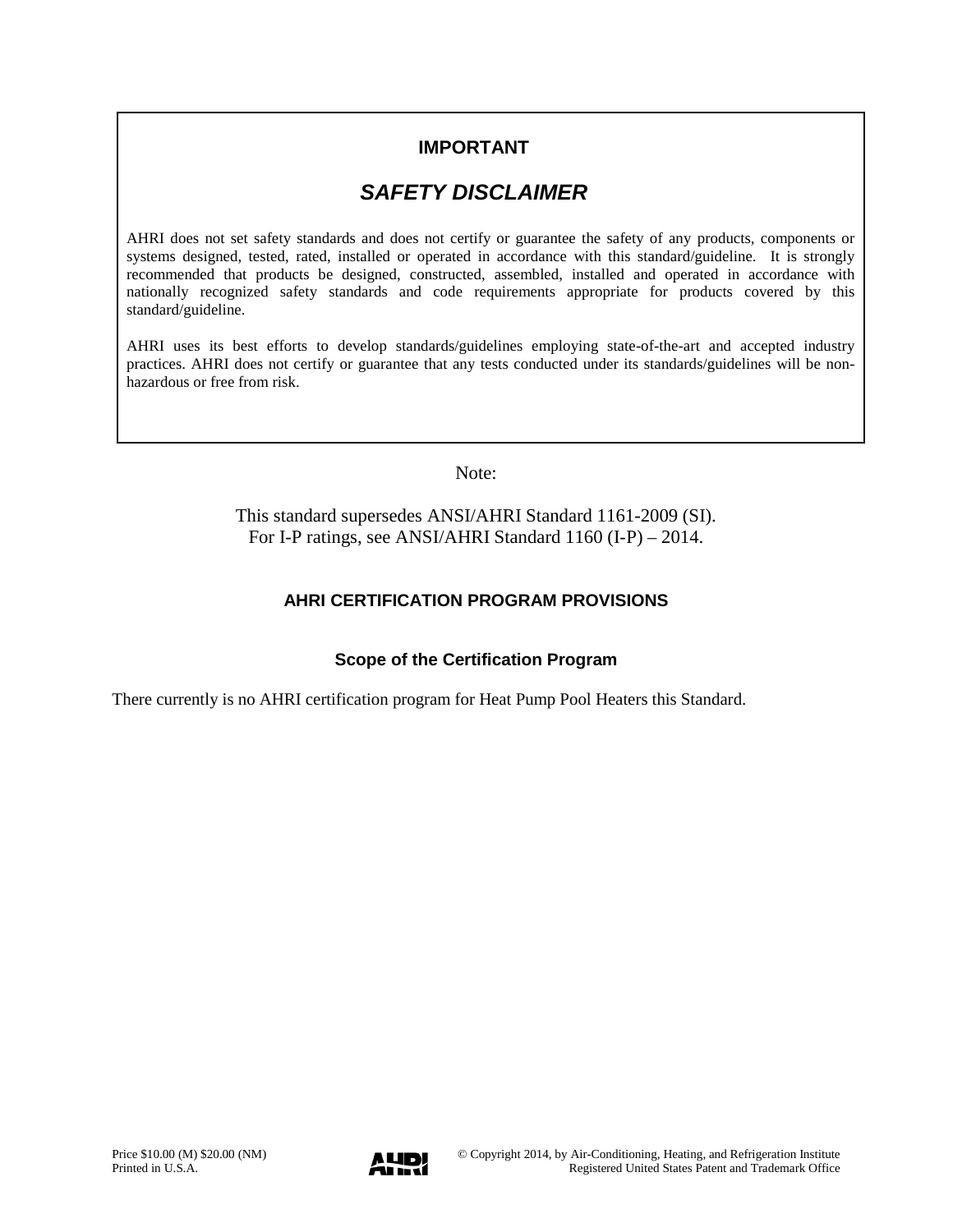## **TABLE OF CONTENTS**

| <b>SECTION</b> | <b>PAGE</b> |
|----------------|-------------|
| Section 1.     |             |
| Section 2.     |             |
| Section 3.     |             |
| Section 4.     |             |
| Section 5.     |             |
| Section 6.     |             |
| Section 7.     |             |
| Section 8.     |             |
| Section 9.     |             |
| Section 10.    |             |

# **TABLES**

## **APPENDICES**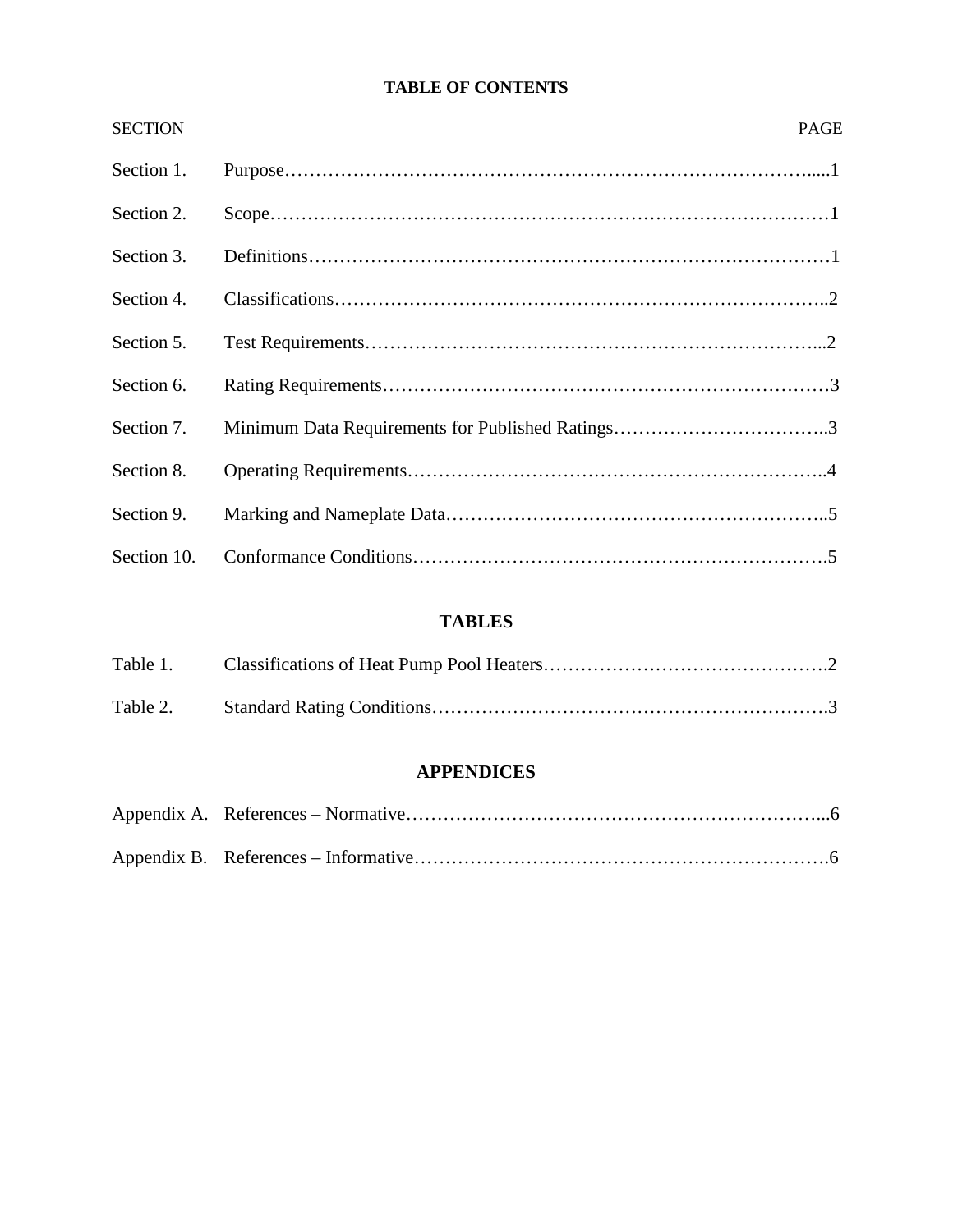# **PERFORMANCE RATING OF HEAT PUMP POOL HEATERS**

#### **Section 1. Purpose**

**1.1** *Purpose.* The purpose of this standard is to establish for Heat Pump Pool Heaters: definitions; classifications; test requirements; rating requirements; minimum data requirements for Published Ratings; operating requirements; marking and nameplate data; and conformance conditions.

**1.1.1** *Intent.* This standard is intended for the guidance of the industry, including manufacturers, engineers, installers, contractors and users.

**1.1.2** *Review and Amendment.* This standard is subject to review and amendment as technology advances.

#### **Section 2. Scope**

**2.1** *Scope.* This standard applies to the rating and testing of complete factory-made Heat Pump Pool Heaters as defined in Section 3.

**2.1.1** *Energy Source.* This standard applies only to air-source, electrically driven, mechanical compression type systems.

**2.2** *Exclusions.* This standard does not apply to the following:

**2.2.1** Individual assemblies

**2.2.2** Unitary Air-Conditioners as defined in ANSI/AHRI Standard 210/240 with capacities less than 19,000 W

**2.2.3** Unitary heat operated air-conditioning equipment

**2.2.4** Water-Source Heat Pumps as defined in ANSI/AHRI/ASHRAE/ISO 13256-1

**2.2.5** Commercial and Industrial Unitary Air Conditioning and Heat Pump Equipment with capacities of 19,000 W or greater as defined in ANSI/AHRI Standard 340/360

**2.2.6** Single Package Vertical Air-Conditioners and Heat Pumps as defined in ANSI/AHRI Standard 390

**2.2.7** Package Terminal Air-Conditioners and Heat Pumps as defined in AHRI Standard 310/380 (CSA-C744)

#### **Section 3. Definitions**

All terms in this document shall follow the standard industry definitions in the current edition of ASHRAE Terminology website (https://www.ashrae.org/resources--publications/free-resources/ashrae-terminology) unless otherwise defined in this section.

**3.1** *Coefficient of Performance (COP).* A ratio of the Heating Capacity in watts to the power input values in watts at any given set of Rating Conditions expressed in watts/watt. For heating COP, supplementary resistance heat shall be excluded.

**3.1.1** *Standard Coefficient of Performance.* A ratio of the capacity to power input value obtained at Standard Rating Conditions.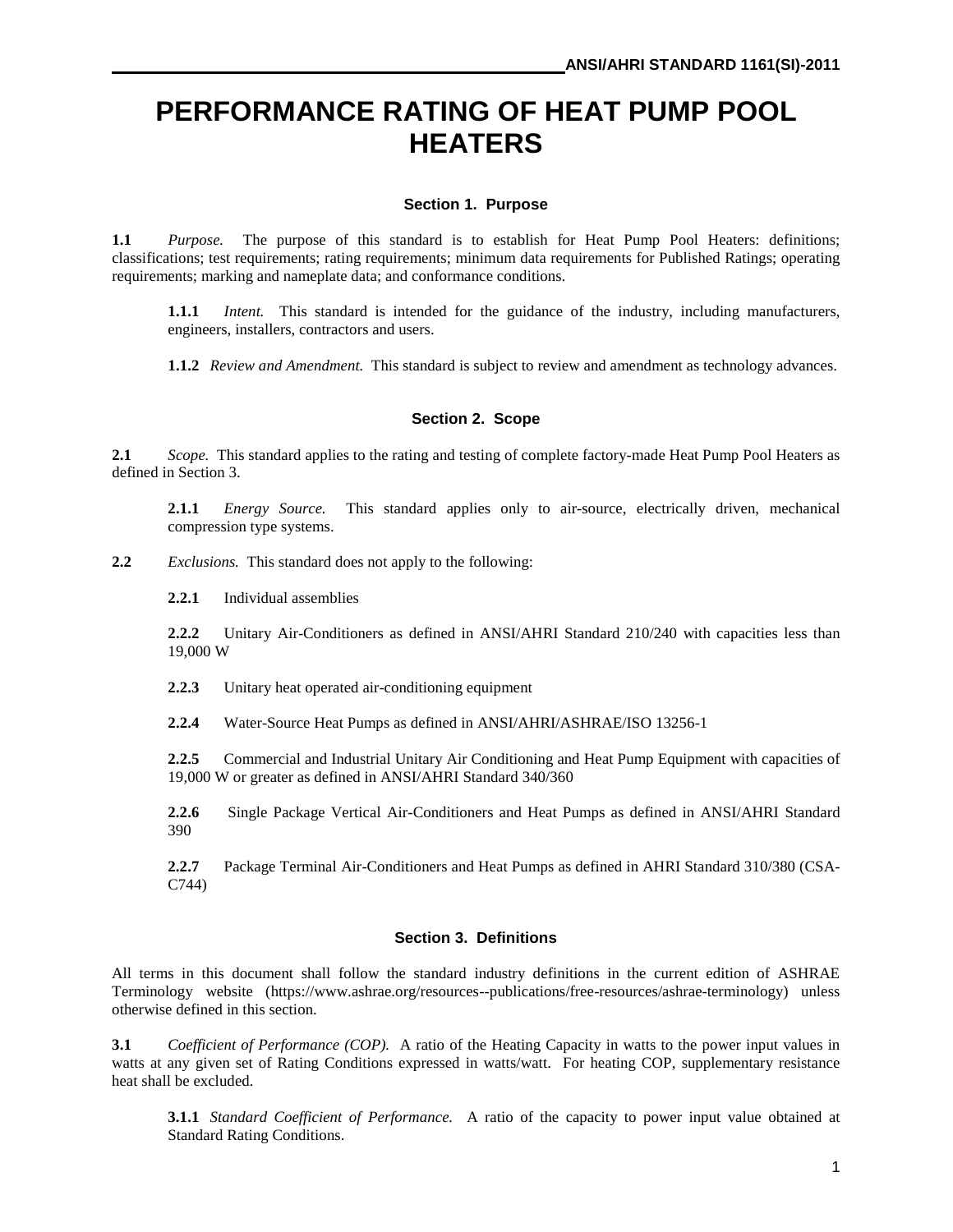**3.2** *Heat Pump Pool Heater.* A factory-made assembly, which contains the air moving device, compressor, refrigerant-to-water heat exchanger and air-to-refrigerant heat exchanger using ambient air as the heat source. Models may consist of more than one assembly to be used together for the purpose of cooling and heating air. Models with separated assemblies shall be designed to be used together, and the requirements of rating outlined in this standard are based upon the use of matched assemblies.

**3.2.1** Heat Pump Pool Heaters shall provide the capability of heating pool water to achieve a controlled temperature, but may include the capabilities of pool water cooling, air-heating, air cooling, air-circulating, air-cleaning, or dehumidifying.

**3.3** *Heating Capacity.* The capacity associated with the change in water temperature, expressed in W.

**3.4** *Published Rating.* A statement of the assigned values of those performance characteristics, under stated Rating Conditions, by which a unit may be chosen to fit its application. These values apply to all units of like nominal capacity and type (identification) produced by the same manufacturer. As used herein, the term Published Rating includes the rating of all performance characteristics shown on the unit or published in specifications, advertising or other literature controlled by the manufacturer, at stated Rating Conditions.

**3.4.1** *Application Rating*. A rating based on tests performed at application Rating Conditions (other than Standard Rating Conditions).

**3.4.2** *Standard Rating*. A rating based on tests performed at Standard Rating Conditions.

**3.5** *Rating Conditions*. Any set of operating conditions under which a single level of performance results and which causes only that level of performance to occur.

**3.5.1** *Standard Rating Conditions*. Rating Conditions used as the basis of comparison for performance characteristics.

**3.6** *"Shall" or "Should".* "Shall" or "should" shall be interpreted as follows:

**3.6.1** *Shall.* Where "shall" or "shall not" is used for a provision specified, that provision is mandatory if compliance with the standard is claimed.

**3.6.2** *Should.* "Should" is used to indicate provisions which are not mandatory but which are desirable as good practice.

#### **Section 4. Classifications**

**4.1** *Classifications.* A Heat Pump Pool Heater within the scope of this standard shall be classified by Functions as shown in Table 1.

| Table 1. Classifications of Heat Pump Pool Heaters |                   |                          |  |  |  |  |
|----------------------------------------------------|-------------------|--------------------------|--|--|--|--|
| Types of Heat Pump Pool Heaters                    |                   |                          |  |  |  |  |
|                                                    | Unit Type         |                          |  |  |  |  |
| Designation                                        | Pool Heating Only | Pool Heating and Cooling |  |  |  |  |
| Single Package                                     | SPPH-H            | SPPH-H/C                 |  |  |  |  |
| Split System                                       | SSPH-H            | SSPH-H/C                 |  |  |  |  |

#### **Section 5. Test Requirements**

**5.1** All Standard Ratings shall be verified by tests conducted in accordance with ANSI/ASHRAE Standard 146.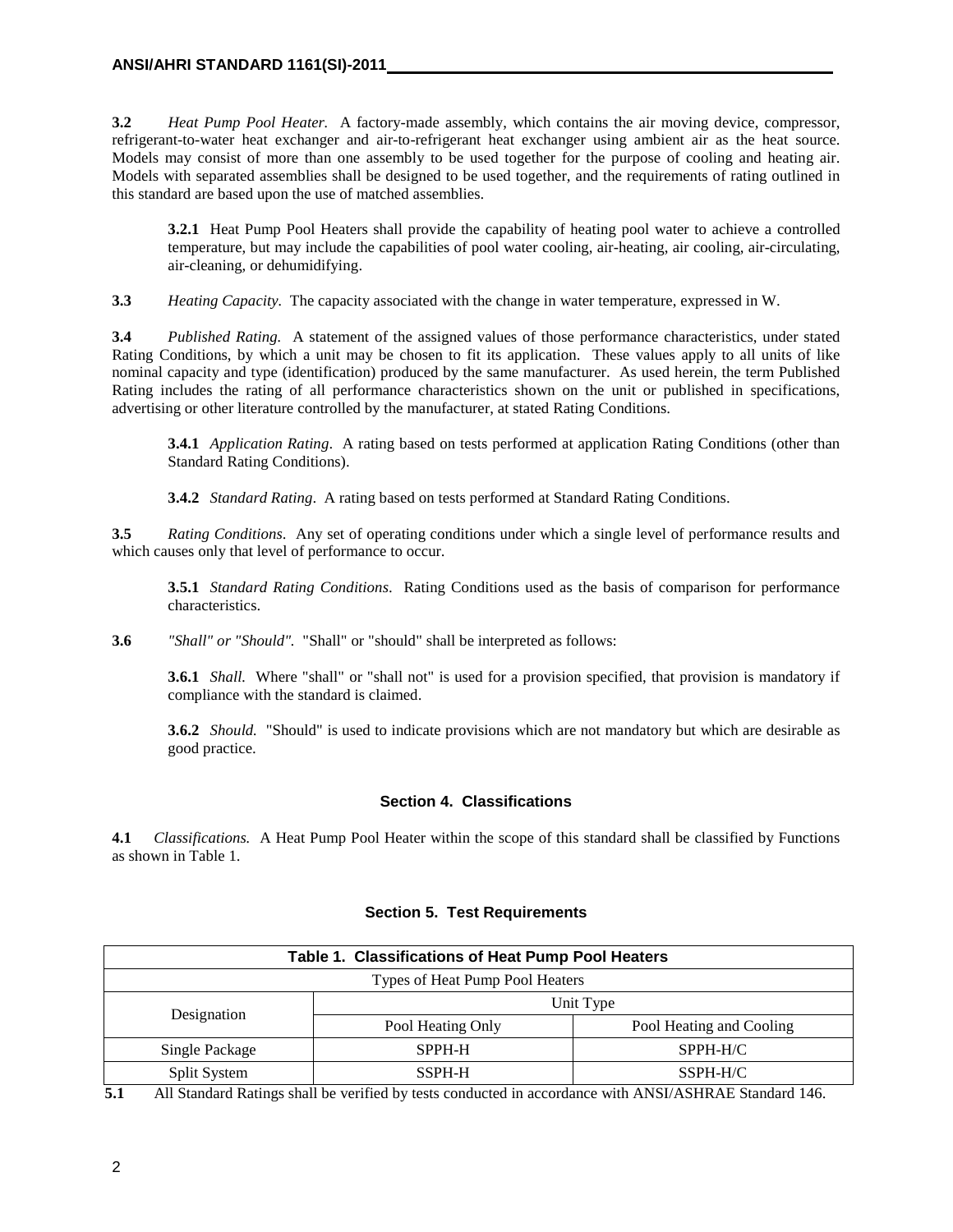#### **Section 6. Rating Requirements**

**6.1** *Standard Rating.* Standard Ratings shall be established by tests conducted at the Standard Rating Conditions specified in Table 2.

**6.1.1** *Values for Standard Ratings*.Standard Ratings relating to Heating Capacity shall be net values. If a circulating pump is within the unit and energized under normal operation, that electrical energy shall be included in the total power input to the unit. Supplementary electric heat shall not be included in the Standard Ratings of the unit.

**6.1.1.1** *Values for Standard Heating Capacity Ratings.* Standard heating capacity ratings shall be expressed only in terms of W in multiples of 100 W for units with ratings less than 15,000 W, or multiples of 200 W for units with ratings 15,000 W and greater.

**6.1.1.2** *Values for Standard Coefficient of Performance.* Standard Coefficient of Performance shall be expressed in multiples of 0.1.

**6.1.2** *Electrical Conditions*. Standard rating tests shall be conducted at nameplate rated voltage and frequency. For models with dual voltage nameplate ratings, the tests shall be conducted at the higher of the two voltages.

**6.1.3** *Requirements for Separated Assemblies.* When a model consists of two separate assemblies, the length of the interconnecting refrigerant tubing shall not be less than 8 m. The line sizes, insulation and details of installation shall be per the manufacturer's installation instructions.

**6.2** *Application Ratings.* Application Ratings shall be established by tests conducted using Rating Conditions other than those specified in Table 2.

| <b>Table 2. Standard Rating Conditions</b>                      |                                     |                              |                                   |                                                                                                  |  |  |  |
|-----------------------------------------------------------------|-------------------------------------|------------------------------|-----------------------------------|--------------------------------------------------------------------------------------------------|--|--|--|
|                                                                 | Air Temperature Surrounding<br>Unit |                              | Water<br>Temperature              | Water Flow Rate,                                                                                 |  |  |  |
|                                                                 | Dry-bulb,<br>$^{\circ}C$            | Wet-bulb,<br>$\rm ^{\circ}C$ | Entering Unit,<br>$\rm ^{\circ}C$ | L/s                                                                                              |  |  |  |
| Standard Air<br>Temperature - Mid<br>Humidity<br>$(70\% \; RH)$ | 15.0                                | 12.0                         | 26.0                              | $0.03$ per<br>300 watts or less if specified by the<br>manufacturer, but no less than 2.0<br>L/s |  |  |  |

**6.3** *Tolerances.* To comply with this standard, measured test results for Heating Capacity and Coefficient of Performance shall not be less than 95% of Published Ratings.

#### **Section 7. Minimum Data Requirements for Published Ratings**

**7.1** *Minimum Data Requirements for Published Ratings.* As a minimum, Published Ratings shall include all Standard Ratings. All claims to ratings within the scope of this standard shall include the statement "Rated in accordance with ANSI/AHRI Standard 1161 (SI)." All claims to ratings outside the scope of this standard shall include the statement "Outside the scope of ANSI/AHRI Standard 1161 (SI)." Wherever Application Ratings are published or printed, they shall include a statement of the conditions at which the ratings apply.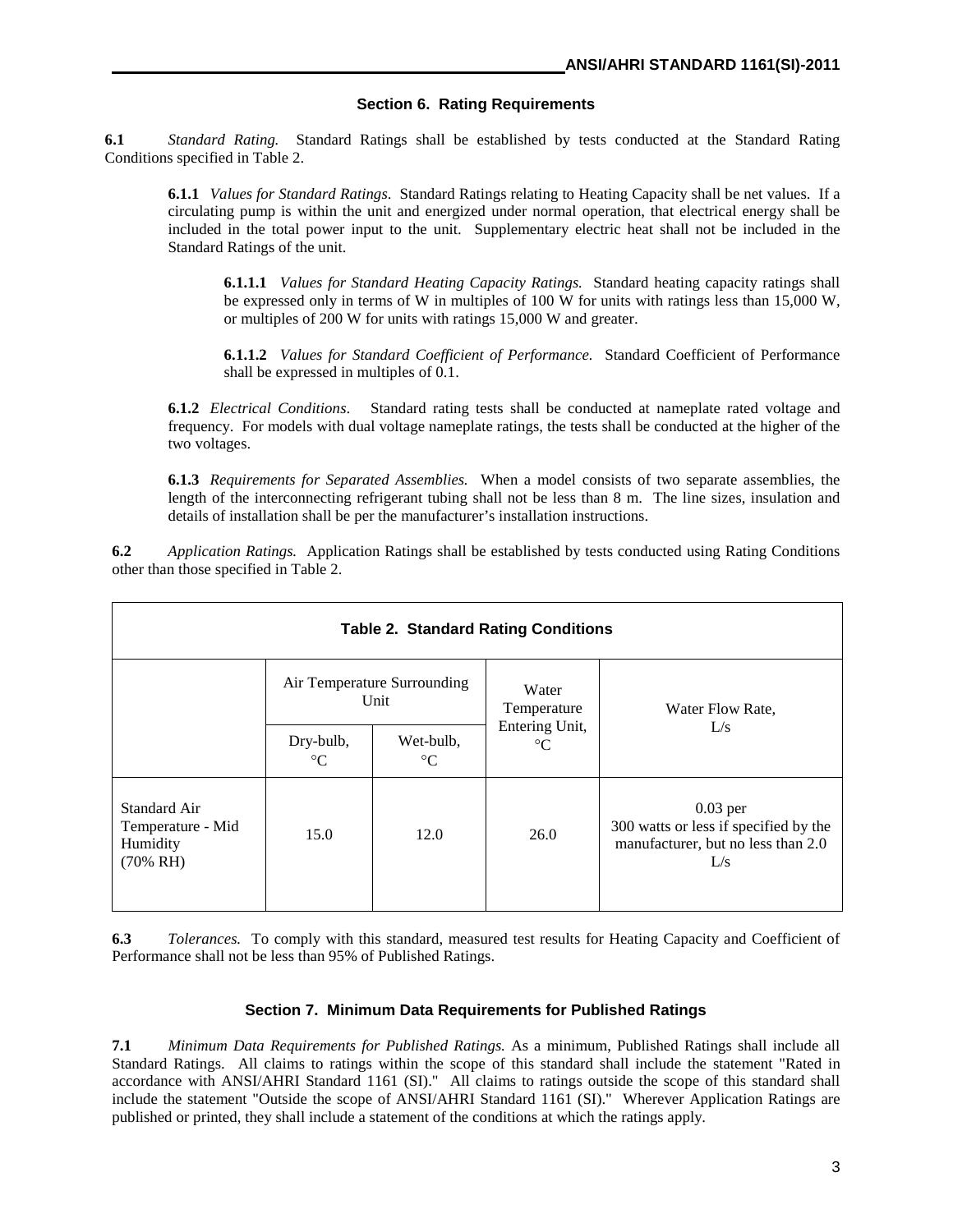#### **Section 8. Operating Requirements**

**8.1** *Performance Requirements*. To comply with this standard, Heat Pump Pool Heaters shall be designed and produced in such a manner that any production unit will meet the requirements of this section.

**8.2** *Maximum Operating Conditions Test*. Heat Pump Pool Heaters shall be designed and produced to pass the following maximum operating conditions test.

- **8.2.1** *Temperature Conditions*.
	- **8.2.1.1** Air temperature surrounding unit:
		- 30.0°C dry-bulb
		- 20.0°C wet-bulb

**8.2.1.2** Water temperature entering unit: 38.0°C

**8.2.1.2** Water flow rate: Same flow rate as established in Standard Air Temperature -Mid Humidity (70% RH) condition in Table 2.

**8.2.2** *Voltages*. The test shall be run at the Range A minimum utilization voltage from ANSI/AHRI Standard 110, Table 1, based upon the unit's nameplate rated voltage(s). This voltage shall be supplied at the unit's service connection and at rated frequency.

**8.2.3** *Procedure*. The equipment shall be operated for one hour at the temperature conditions and voltage specified.

**8.2.4** *Requirements*. The equipment shall operate continuously without interruption for any reason for one hour.

**8.3** *Voltage Tolerance Test*. Heat Pump Pool Heaters shall pass the following voltage tolerance test with the same water flow rate as established in Standard Air Temperature – Mid Humidity (70% RH) condition in Table 2.

**8.3.1** *Temperature Conditions.* Temperature conditions shall be maintained at the steady state conditions as shown in Table 2.

**8.3.2** *Voltages.*

**8.3.2.1** Tests shall be run at the Range B minimum and maximum utilization voltages from ANSI/AHRI Standard 110, Table 1, based upon the unit's nameplate rated voltage(s). These voltages shall be supplied at the unit's service connection and at rated frequency. A lower minimum or a higher maximum voltage shall be used, if listed on the nameplate.

**8.3.2.2** The power supplied to single phase equipment shall be adjusted just prior to the shutdown period (Section 8.3.3.2) so that the resulting voltage at the unit's service connection is 86% of nameplate rated voltage when the compressor motor is on locked-rotor. (For 200V or 208V nameplate rated equipment, the restart voltage shall be set at 180V when the compressor motor is on locked rotor). Open circuit voltage for three-phase equipment shall not be greater than 90% of nameplate rated voltage.

**8.3.2.3** Within one minute after the equipment has resumed continuous operation (Section 8.3.4.3), the voltage shall be restored to the values specific in Section 8.3.2.1.

#### **8.3.1** *Procedure.*

**8.3.3.1** The equipment shall be operated for one hour at the temperature conditions and voltage(s) specified.

**8.3.3.2** All power to the equipment shall be interrupted for a period sufficient to cause the compressor to stop (not to exceed five seconds) and then be restored.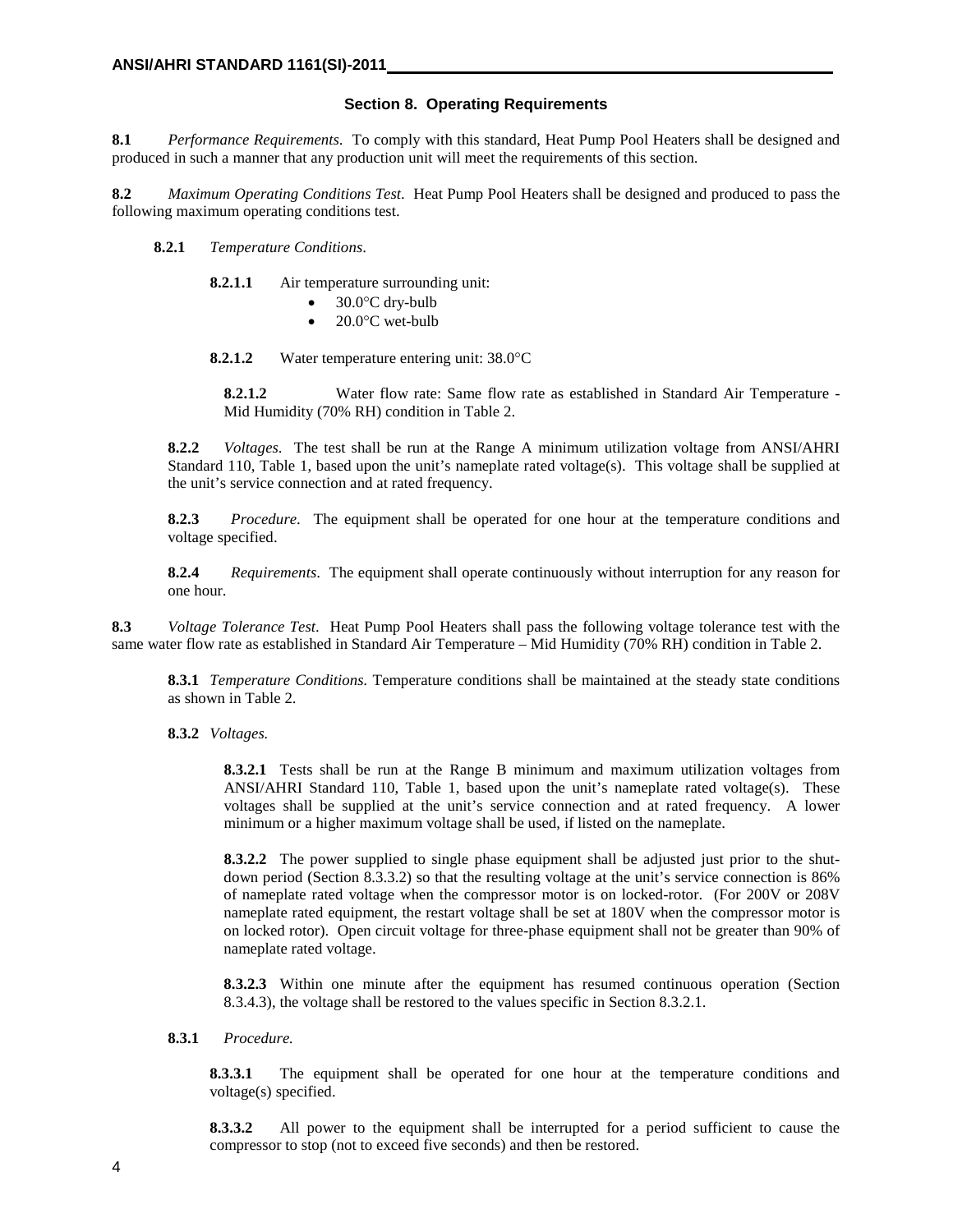#### **8.3.4** *Requirements.*

**8.3.4.1** During both tests, the equipment shall operate without failure of any of its parts.

**8.3.4.2** The equipment shall operate continuously without interruption for any reason for the one hour period preceding the power interruption.

**8.3.4.3** The unit shall resume continuous operation within two hours of restoration of power and shall then operate continuously for one half hour. Operation and resetting of safety devices prior to establishment of continuous operation is permitted.

#### **Section 9. Marking and Nameplate Data**

**9.1** *Marking and Nameplate Data*. As a minimum, the nameplate shall display the manufacturer's name, model designation, refrigerant, and electrical characteristics.

Nameplate voltages for 60 Hertz systems shall include one or more of the equipment nameplate voltage ratings shown in Table 1 of ANSI/AHRI Standard 110. Nameplate voltages for 50 Hertz systems shall include one or more of the utilization voltages shown in Table 1 of IEC Standard 60038.

#### **Section 10. Conformance Conditions**

**10.1** *Conformance*. While conformance with this standard is voluntary, conformance shall not be claimed or implied for products or equipment within the standard's *Purpose* (Section 1) and *Scope* (Section 2) unless such product claims meet all of the requirements of the standard and all of the testing and rating requirements are measured and reported in complete compliance with the standard. Any product that has not met all the requirements of the standard cannot reference, state, or acknowledge the standard in any written, oral, or electronic communication.